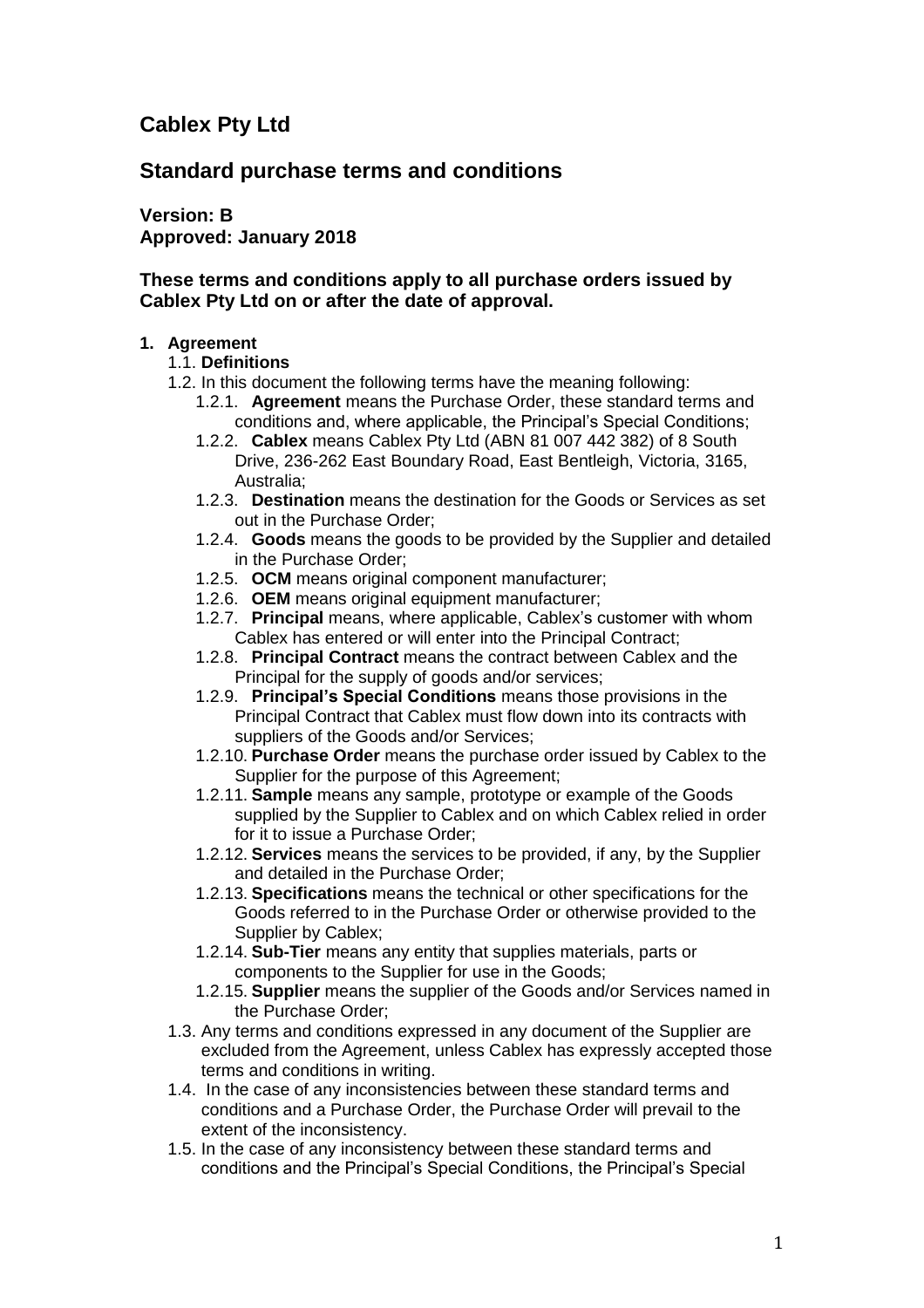Conditions will prevail to the extent of the inconsistency.

### **2. Principal Contract**

- 2.1. The Supplier acknowledges and agrees that, where Cablex has entered into a Principal Contract, certain terms of the Principal Contract must be replicated in the Agreement.
- 2.2. Any additional terms or conditions that the Principal requires Cablex and its supply chain must adhere to, and which are not set out in the Agreement, will be set out in the Principal's Special Conditions. The Supplier agrees to the Principal's Special Conditions.

# **3. Acceptance**

- 3.1. The Supplier is deemed to have accepted the Agreement upon the first to occur of:
	- 3.1.1. the Supplier's written acceptance of the Purchase Order; or
	- 3.1.2. after 3 business days from the date of the Purchase Order; or
	- 3.1.3. upon any supply in accordance with the Purchase Order.

### **4. Price and Payment**

### 4.1. **Price**

- 4.1.1. Each Purchase Order is placed on a firm price basis in accordance with the price(s) of the Goods and/or Services and is not subject to any increase in price without the prior written agreement of Cablex.
- 4.1.2. The price(s) must include all costs payable by Cablex for the Goods or Services, including (where applicable):<br>4.1.2.1. delivery charges to the Destir
	- delivery charges to the Destination, if delivery is specified on the Purchase Order;
	- 4.1.2.2. the unloading of the Goods by the Supplier at the Destination, if delivery is specified on the Purchase Order;
	- 4.1.2.3. any applicable taxes, duties, and fees payable;
	-
	- 4.1.2.4. insurance;<br>4.1.2.5. packaging; packaging; and
	- 4.1.2.6. the use or supply of pallets and containers.

### <span id="page-1-0"></span>4.2. **Payment**

- 4.2.1. The Supplier must provide monthly statements of account to Cablex and invoice Cablex promptly in respect of each delivery. Cablex will pay each invoice within 60 days after the end of the month in which the tax invoice is dated unless it notifies the Supplier of an error or a dispute in relation to the invoice or the Goods or Services supplied.
- 4.2.2. The tax invoice from an Australian resident Supplier must comply with Australian Tax Office requirements and identify:
	- 4.2.2.1. the Supplier's Australian Business Number; and 4.2.2.2. the GST for each component of the Goods or Se
	- the GST for each component of the Goods or Services supplied pursuant to the Purchase Order.
		- $\frac{1}{2}$

### 4.3. **Suspension of payment and deduction/set off**

- 4.3.1. Without prejudice to other rights under the Agreement, Cablex may:
	- 4.3.1.1. refuse to pay, or suspend payment of, any invoice for Goods where there is late delivery or a quality performance issue under condition [5.5;](#page-2-0) or
	- 4.3.1.2. set off against or deduct from any amount which may be or become payable to the Supplier under the Agreement any amount due from the Supplier to Cablex on any account whatsoever.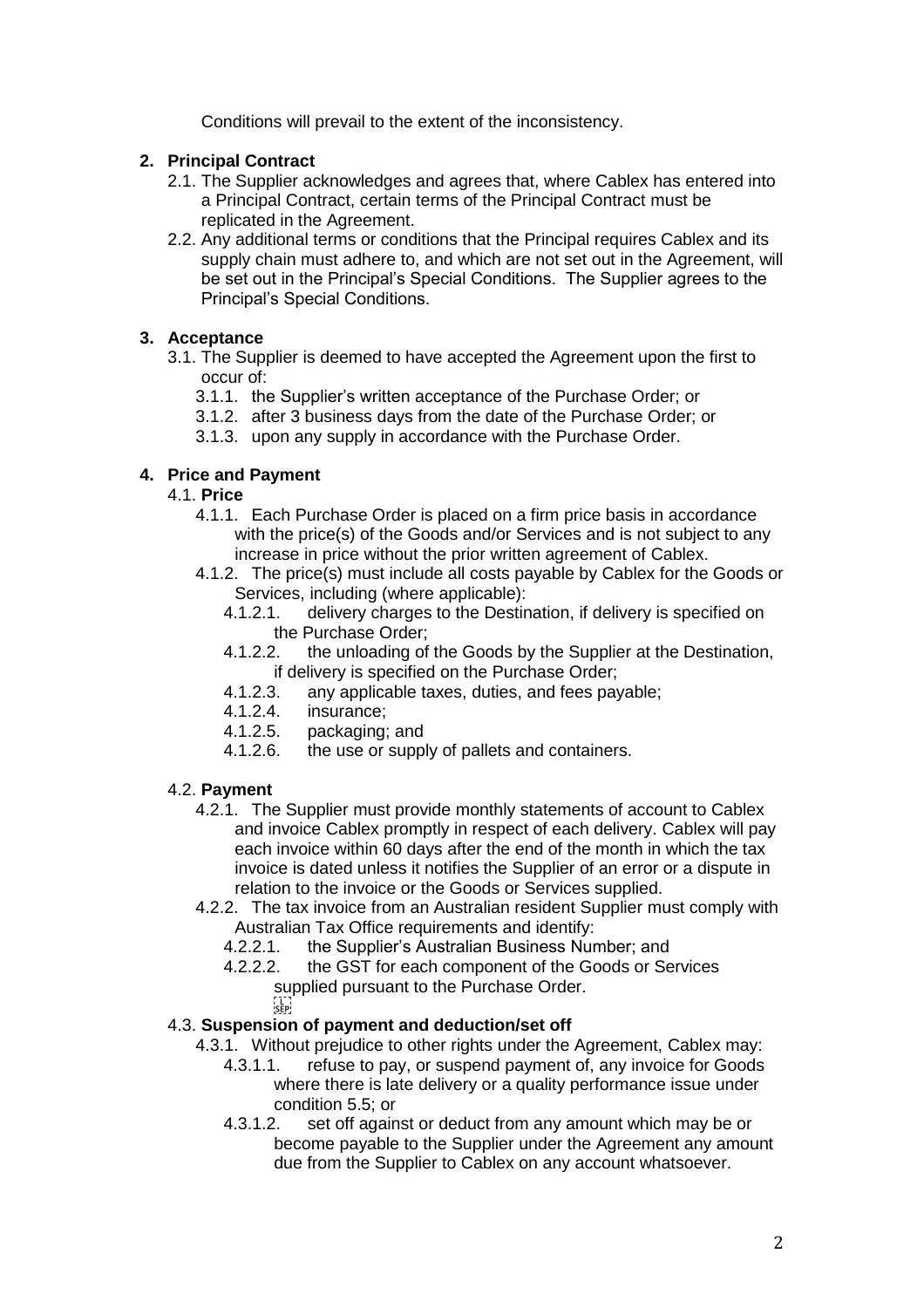# 4.4. **Errors or exceptions**

4.4.1. Without limiting condition [4.2,](#page-1-0) if the Supplier discovers or is advised of any errors or exceptions relating to its invoicing for the Goods or Services, the Supplier and Cablex will jointly review the nature of the errors or exceptions, and the Supplier must, if appropriate, take prompt corrective action and adjust the relevant tax invoice or refund overpayments.

### **5. Shipment and delivery**

- 5.1. The Goods must be appropriately packed for shipment and shipped to the address specified on the Purchase Order in accordance with any shipping instructions issued by Cablex in conjunction with the Purchase Order.
- <span id="page-2-2"></span>5.2. All of the Goods specified in the Purchase Order must be delivered:
	- 5.2.1. in accordance with the Purchase Order;
	- 5.2.2. on or before the delivery date or dates specified on the Purchase Order;
	- 5.2.3. to the Destination or Destinations;
	- 5.2.4. accompanied by a delivery note stating the date of issue, the Supplier's details, the Purchase Order number and details of the Goods delivered, including where appropriate part numbers;
	- 5.2.5. in good condition and without damage;
	- 5.2.6. with original OEM certificates of conformity, which certificate must include information to enable traceability of parts and components to their original or authorised manufacturer;
	- 5.2.7. with copies of all relevant engineering details, designs, evidence of compliance with applicable standards; and
	- 5.2.8. any other documentation reasonably requested by Cablex, including documents containing statistical analysis data for product or process acceptance.
- 5.3. The Supplier must advise Cablex immediately if the Goods or Services will not be supplied or delivered in accordance with the delivery date or dates set out in the Purchase Order.
- 5.4. Quantities received in excess of the amount ordered may be returned at Cablex's option and at the Supplier's expense.
- <span id="page-2-0"></span>5.5. Any significant quality failure involving rejection or return of Goods by Cablex to the Supplier or requiring material re-work to the Goods in order for them to meet quality standards will be deemed as a failure to delivery and may trigger a late delivery fee referred to in condition [6.](#page-2-1)
- 5.6. Delivery of Goods will not have occurred for the purposes of the Agreement, unless Cablex has acknowledged receipt of any Goods that are delivered.

# <span id="page-2-1"></span>**6. Late delivery fee**

- 6.1. On time delivery is an essential requirement of Cablex and its Principal. Delivery must be on the delivery date or dates set out in the Purchase Order unless Cablex agrees in writing to any change to those dates.
- 6.2. Cablex reserves the right to charge a fee for any late delivery. The amount of that fee will be one or both of:
	- 6.2.1. the amount equal to 0.4% of the value of the Purchase Order for each working day of late delivery; or
	- 6.2.2. any cost or expense incurred by Cablex as a result of the Supplier's late delivery, including any liquidated damages or other cost or expense incurred by Cablex under the Principal Contract and imposed by the Principal as a direct result of the Supplier's late delivery.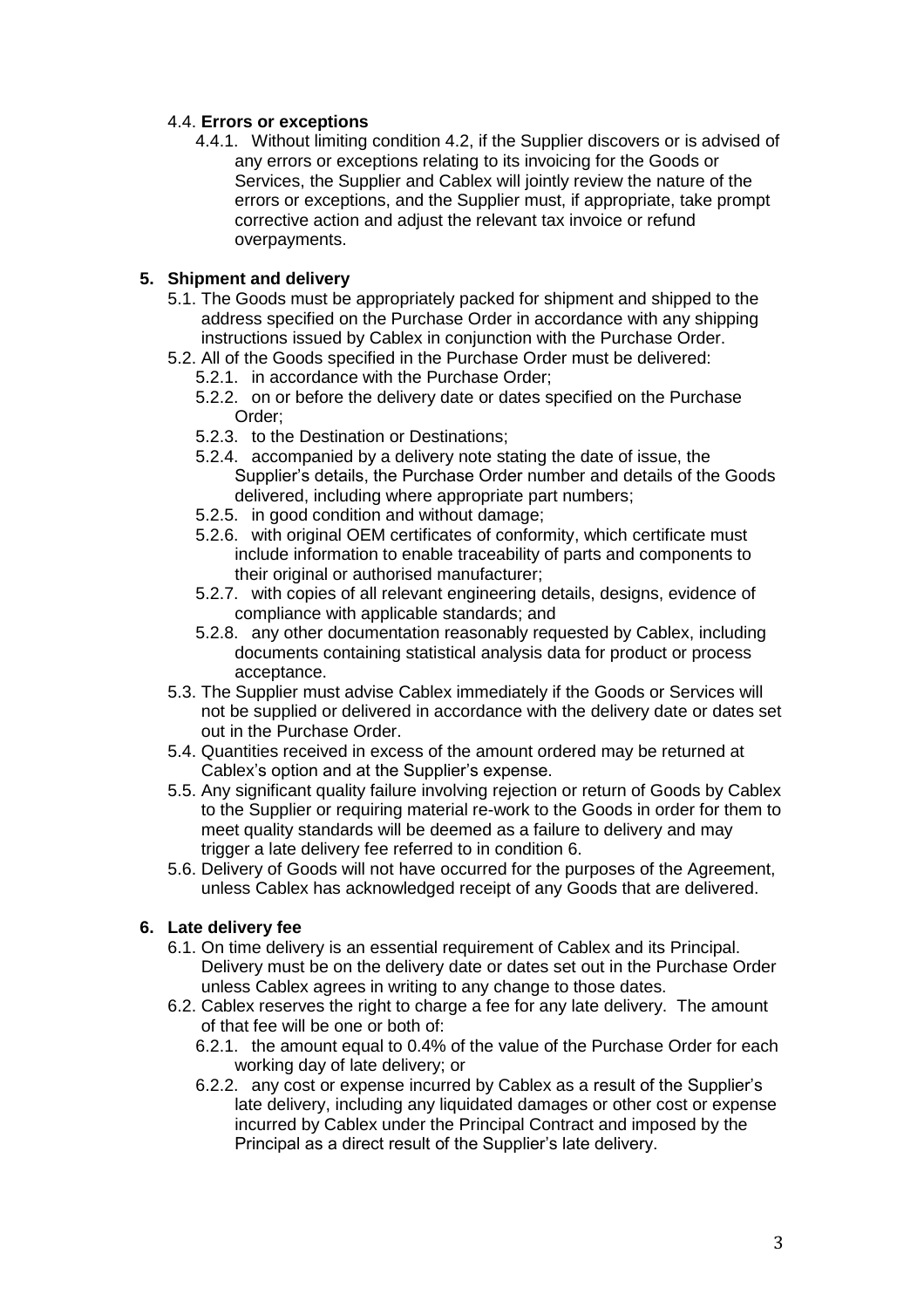# **7. Inspection and rejection**

- 7.1. Cablex or its authorised representative may from time to time have access to and inspect all work in progress associated with the supply of Goods or Services so long as the access and inspection is requested with reasonable notice. If, as a result of the inspection, Cablex is not satisfied that the quality of the Goods or the standards of their manufacture, storage or handling conforms with the Agreement, the Supplier will take such steps as are necessary to ensure compliance. If, after that, Cablex is still not satisfied, it can cancel the Purchase Order without penalty.
- 7.2. The purchase of the Goods is subject to inspection and approval by Cablex or its authorised representative within a reasonable time after delivery, and Cablex reserves the right to either require correction of or reject and return any Goods found not to be in accordance with the Agreement.
- 7.3. Goods rejected will be held by Cablex at the Supplier's risk and cost. If the Supplier does not provide instructions within 60 days from Cablex's rejection, Cablex may continue to store the Goods at the Supplier's risk and cost or return the defective Goods at the Supplier's cost.
- 7.4. The Supplier must pay the cost incurred by Cablex of rejecting, removing, returning or replacing any defective or rejected Goods.

### **8. Quality**

- 8.1. The Supplier will establish and maintain records that provide satisfactory evidence of conformity to Cablex's purchasing requirements and the effective operation of the Supplier's quality management system (**QMS**). The Supplier will maintain, at a minimum, a QMS that is appropriate to the Goods or Services.
- 8.2. Where the Principal requires any additional quality requirements, measures or standards to those required under the Agreement, those additional requirements, measures or standards will be set out in the Principal's Special Conditions, the Purchase Order or otherwise notified to the Supplier by Cablex and the Supplier will comply with them.
- 8.3. The Supplier will give access to and/or make available records relevant to its QMS or related to the quality of the Goods (**Quality Records**) for inspection upon request by Cablex or any Principal, or their respective authorised representatives, or any relevant regulatory authority or agency. The request will be made in writing giving reasonable notice.
- 8.4. Unless a Purchase Order states otherwise, the Supplier will keep and maintain Quality Records for a minimum period of ten (10) years from the date of final delivery under the relevant Purchase Order.
- 8.5. The Supplier will provide a certificate of conformity at the time Goods are delivered which contains details as required by Cablex, including the parts, materials and procedures used by the Supplier.
- 8.6. This condition survives delivery, inspection, acceptance and payment by Cablex.

### **9. Product cycle, shelf life and retention of records**

- 9.1. If the Goods are life-limited, the Supplier must provide to Cablex either the expiration date or the material cure date.
- 9.2. The Supplier must implement a parts obsolescence-monitoring program and communicate any parts obsolescence to Cablex in writing 6 months prior to implementation of obsolescence.
- 9.3. The Supplier must retain all records associated with the Purchase Order for a period of ten (10) years.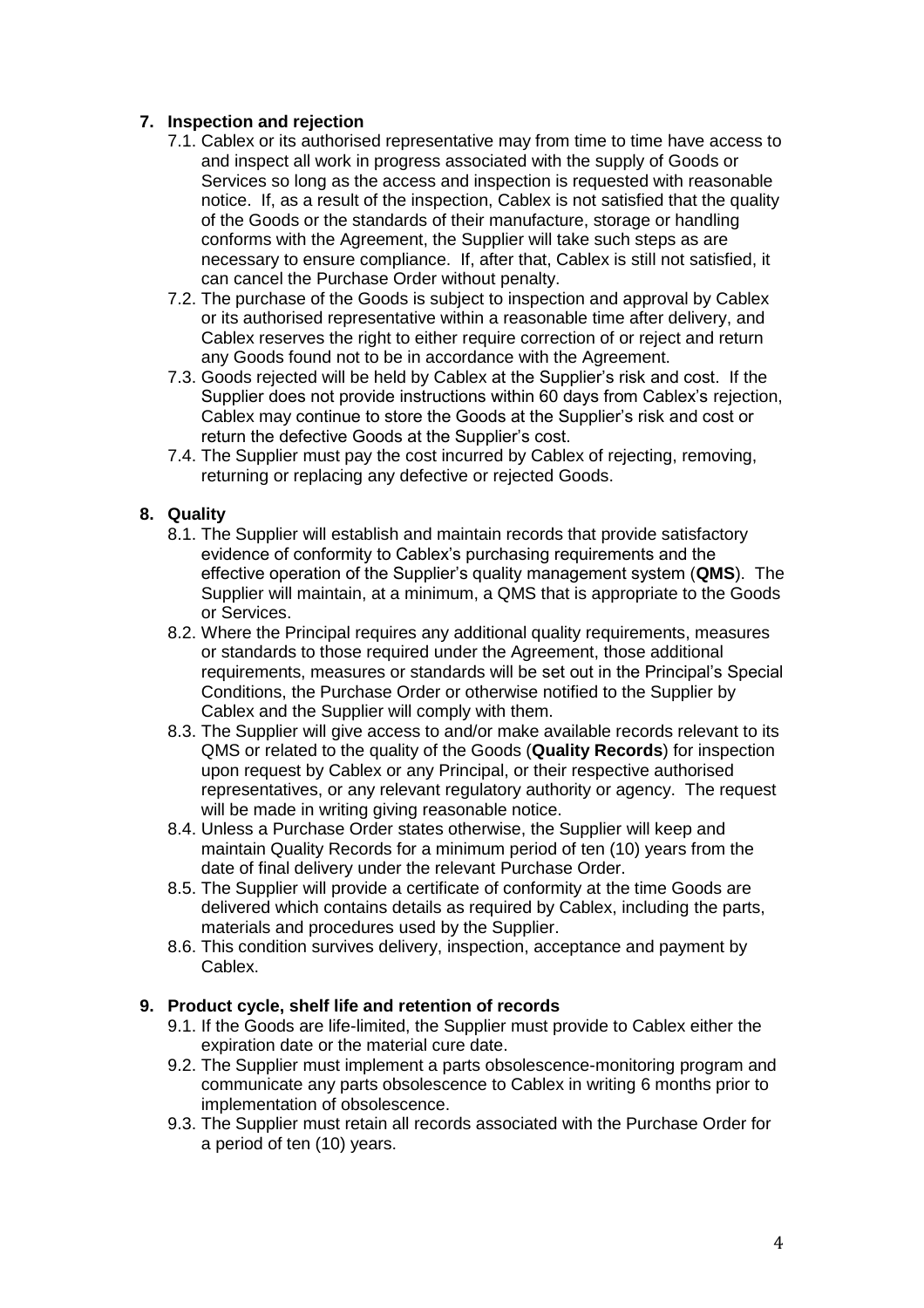### **10. Product or service conformity and safety**

- 10.1. The Supplier must ensure that its relevant personnel are trained to a standard that ensures the requirements of the Specification and Purchase Order are met.
- 10.2. The Supplier must flow applicable requirements, including key characteristics, critical items and customer requirements, down to any relevant Sub-Tier as necessary for compliance to this Agreement.
- 10.3. The Supplier is expected to act ethically, honestly and with the highest standard of personal integrity at all times in the performance of work for Cablex. Cablex's suppliers contribute directly to its product conformity and safety and as such all suppliers are valuable contributors to successful product manufacturing, performance and product safety.

### **11. Ethical behaviour**

11.1.The Supplier and any Sub-Tier must ensure that their personnel are aware of the Importance of ethical behaviour.

# **12. Bribery and conflicts of interest**

- 12.1.The Supplier must not, and must ensure that its personnel do not, offer, make, authorise, request or accept payment of money or anything of value, directly or indirectly, to:
	- 12.1.1. influence the judgment or conduct or ensure a desired outcome from Cablex or a customer, supplier or competitor;
	- 12.1.2. influence a decision of, or gain a benefit from, Cablex or any public servant, government official, political party or candidate for political office;
	- 12.1.3. gain improper advantage for itself, Cablex or any other person or entity.
- 12.2.The Supplier must not, and must ensure that its personnel do not, offer, give or accept a payment, gift, prize, hospitality or other benefit or thing of value in circumstances that could be regarded as:
	- 12.2.1. compromising Cablex's reputation;
	- 12.2.2. compromising any judgment;
	- 12.2.3. obtaining an improper advantage, including preferential treatment in order to obtain a competitor's bid information or to obtain, retain or renew a contract;
	- 12.2.4. unduly influencing any person or creating a business obligation on any person's part;
	- 12.2.5. giving rise to any conflict of interest;
	- 12.2.6. damaging to relationships with others;
	- 12.2.7. indicating favouritism or prejudice towards a particular person or group of people;
	- 12.2.8. in breach of any country's laws or custom; or
	- 12.2.9. a corrupt business practice.

### **13. Counterfeit prevention**

- 13.1.The Supplier is required to maintain compliance to a recognised quality system standard and notify Cablex of any material changes to certification status (e.g. ISO9001, AS9100, AS9120, etc.).
- 13.2.The Supplier must prevent delivery of counterfeit parts, components or material.
- 13.3.The Supplier must implement and enforce a written counterfeit parts prevention and control plan (**Plan**) designed to preclude, detect and remove any counterfeit parts or components from all deliveries to Cablex. The Plan should be up to the standard set out in AS5553 or AS6081. The Plan must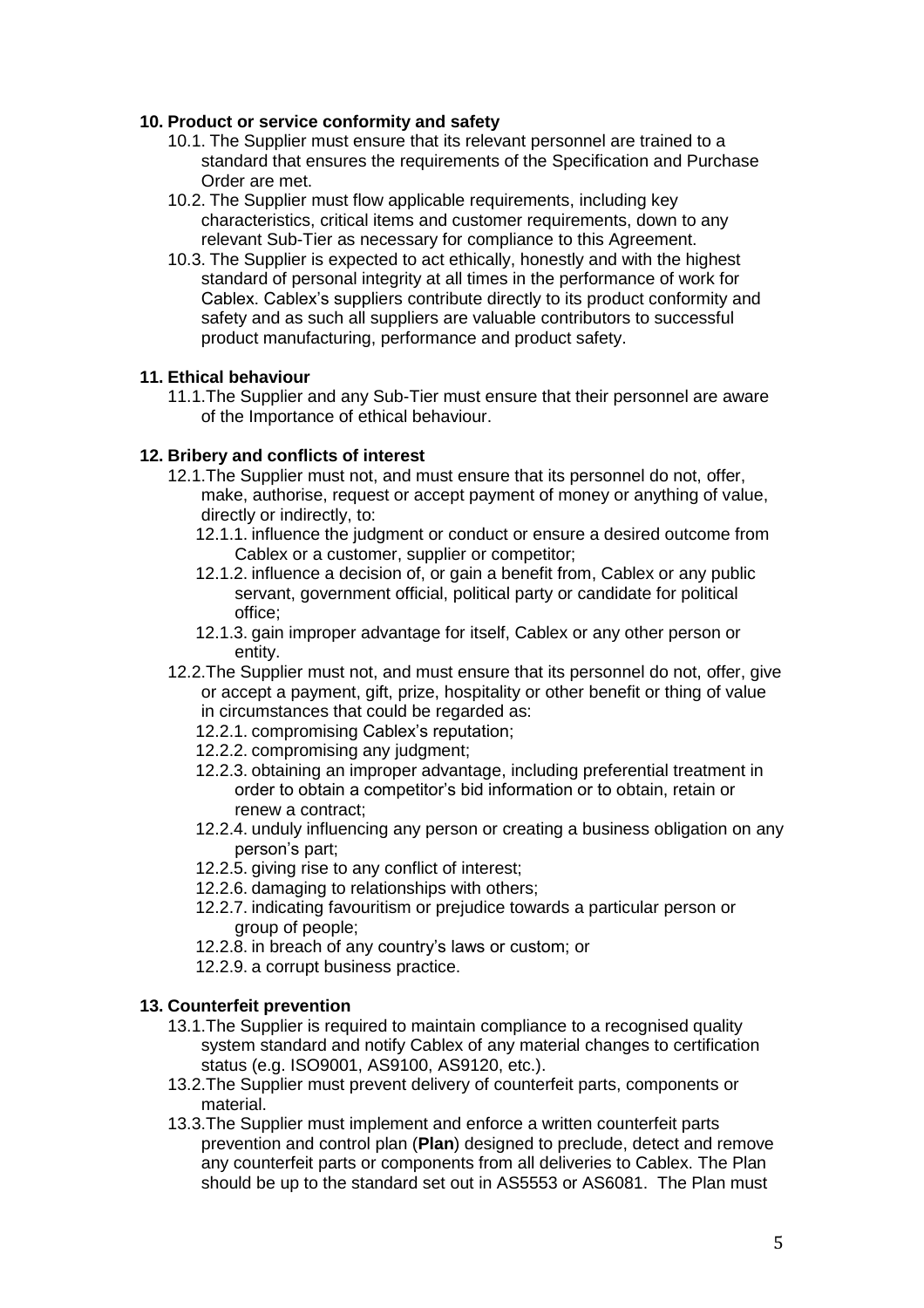include a process for quarantining suspect or detected counterfeit parts or components. Evidence of compliance with the Plan and preventative controls must be provided to Cablex upon request. Cablex may request on site audit/verification as required.

- 13.4.The Supplier must ensure it's procedures under the Plan are communicated to and enforced with all Sub-Tier. The Plan must include and implement an anti-counterfeit education and training program for their employees responsible for purchasing and receiving.
- 13.5.The Supplier must purchase material directly from an OCM or from OCM authorized distributors and must request approval from Cablex if material required to satisfy the Purchase Order cannot be procured from these sources. The Supplier must present complete and compelling support for any request by it to procure from sources other than OCMs or their authorized distributors and include in its request all actions to be completed to ensure the materials procured are not counterfeit. The Supplier is not authorized to deliver any material procured from sources other than OCMs or OCM authorized distributors without submission of the request and prior written approval from Cablex. Upon receipt of approval from Cablex, the Supplier must segregate and provide traceability identifiers (e.g. date code, lot code, serial number, etc.) for all material delivered to Cablex that has been procured from sources other than OCMs or OCM authorized distributors.
- 13.6.Any Supplier who is governed by, subject to or eligible to use the services of or has access to information from the Government Industry Data Exchange Program (GIDEP), ERAI, Inc or the Federal Aviation Administration (FAA) must use and adopt the process recommended or required by that agency to alert industry of encountered counterfeit parts or components and monitoring of counterfeit parts or components reporting from external sources.

### **14. Right of access and audit**

14.1.Cablex reserves the right, at its own cost, to inspect all the work at the Supplier's premises either by its own authorised representatives or with inspecting officers from the Principal. Reasonable notice will be provided to the Supplier.

### **15. Subcontracting**

- 15.1.The Supplier must not subcontract the whole or any part of the work in relation to the supply under the Agreement without the prior consent in writing of Cablex. Cablex may grant or withhold consent in its absolute discretion.
- 15.2.The Supplier will provide to Cablex any details of the subcontractor reasonably requested by Cablex.
- 15.3.The Supplier will be liable to Cablex for the acts and omission of any subcontractors as if those were the acts or omission of the Supplier. The Supplier remains fully responsible for the performance of the terms of the Agreement, notwithstanding any subcontract or consent on Cablex's part to a subcontract.

### <span id="page-5-0"></span>**16. Changes – process, Goods or Services**

- 16.1.The Supplier must notify Cablex of any changes to processes, products (including Goods) and Services, including changes to any Sub-Tier or location of manufacture, where that change may affect product conformity and obtain Cablex's prior written approval to any such change being applied to the Goods or Services.
- 16.2.The Supplier must notify Cablex of any non-conforming Goods or process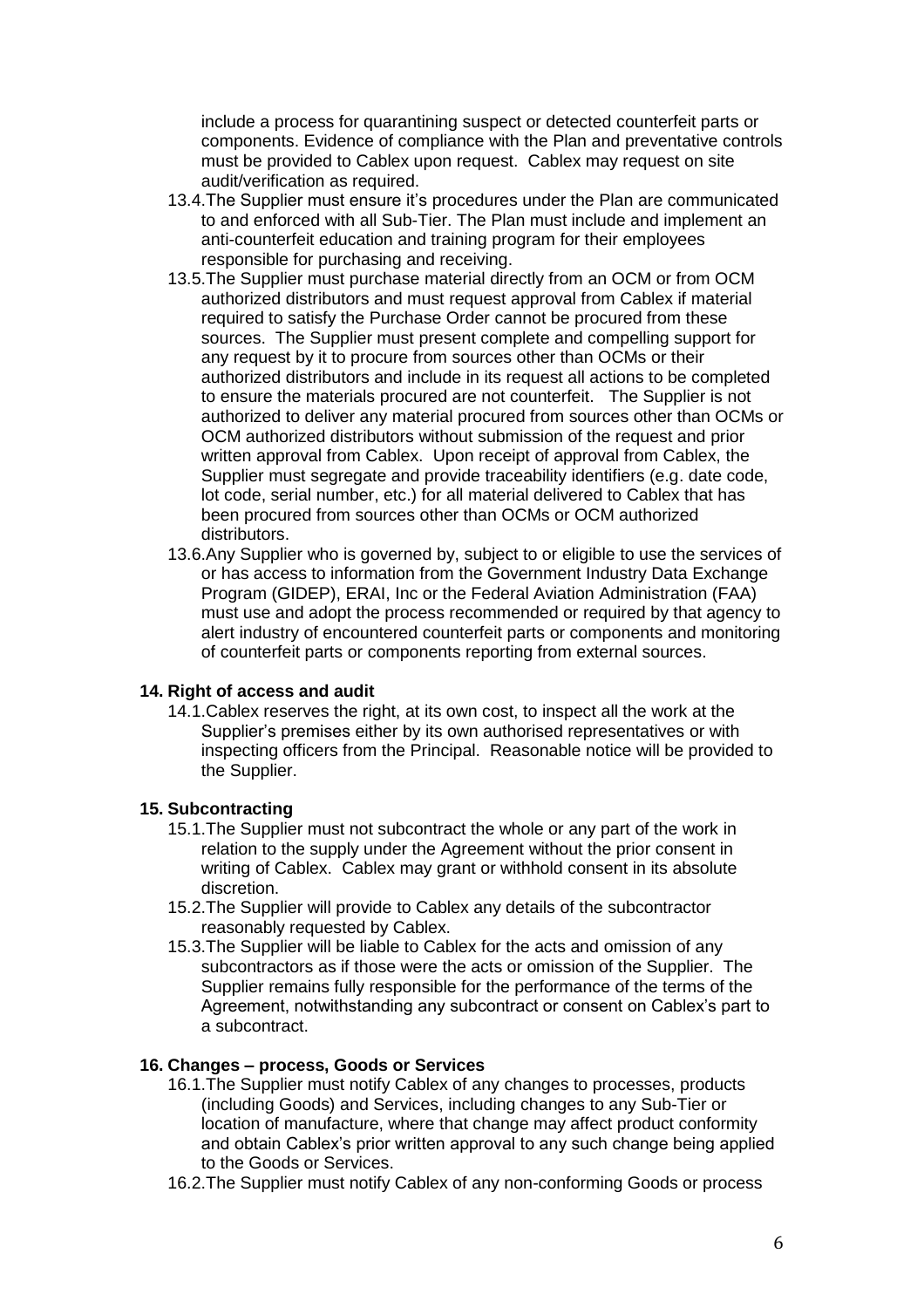immediately upon the Supplier becoming aware of the non-conformance. This obligation applies prior to delivery, in which case condition [16.1](#page-5-0) will apply, and continues even if the Supplier becomes aware of the nonconformance after delivery of the Goods to Cablex

- 16.3.Cablex reserves the right to reject the delivery or acceptance of any Goods or Services that are non-compliant or which do not comply with the warranties set out in the Agreement.
- 16.4.The Supplier must obtain prior written approval of Cablex for the delivery of any Goods or Services not in accordance with the Specifications.

### **17. Title and risk**

- 17.1.Title to and, subject to condition [5.2,](#page-2-2) all risk associated with the Goods will pass to Cablex on delivery of the Goods in accordance with the Agreement.
- 17.2.The Goods are at the Supplier's risk until risk passes to Cablex in accordance with the Agreement.

### **18. Insurance**

- 18.1.The Supplier must take out and maintain at its own expense:
	- 18.1.1. a workers' compensation insurance policy;
	- 18.1.2. a public liability insurance policy for not less than \$20 million in aggregate;
	- 18.1.3. a product liability insurance policy for not less than \$10 million in aggregate (if Goods are supplied by the Supplier); and
	- 18.1.4. if Services are supplied by the Supplier, a professional indemnity insurance policy for not less than \$5 million in aggregate.
- 18.2.All insurance must be current during the period in which Goods or Services are supplied.

# **19. Warranties**

- 19.1.The Supplier warrants that:
	- 19.1.1. the Goods are new and of current manufacture, appropriate grade and suitable capacity and are of merchantable quality and free from any defect of material or workmanship;
	- 19.1.2. the Goods and Services will comply with the Specification;
	- 19.1.3. the Goods will be manufactured and supplied, and the Services performed, in accordance with the Supplier's QMS;
	- 19.1.4. any services are provided with due care and skill;
	- 19.1.5. the Goods or Services are fit for the purpose for which goods or services of the same kind are commonly supplied and for any other purpose made known to the Supplier;
	- 19.1.6. where sold by Sample, the Goods in bulk correspond with the Sample in quality;
	- 19.1.7. where sold by description, the Goods correspond with the description;
	- 19.1.8. where the normal standards for Goods or Services exceed those required under the Agreement, the Goods or Services will be supplied at the higher standard without Cablex incurring any additional cost;
	- 19.1.9. the Goods carry any applicable manufacturer's warranty, which passes to Cablex or the customer of Cablex without liability to Cablex, and the Supplier will either assign to Cablex, or hold on trust for Cablex and Cablex's customer, the benefit of any applicable warranty or guarantee that the Supplier has received from any supplier of the Supplier;
	- 19.1.10. the Goods are free from lien, charge, or any other encumbrance or security interest;
	- 19.1.11. the Goods or Services do not infringe any patent, trademark, trade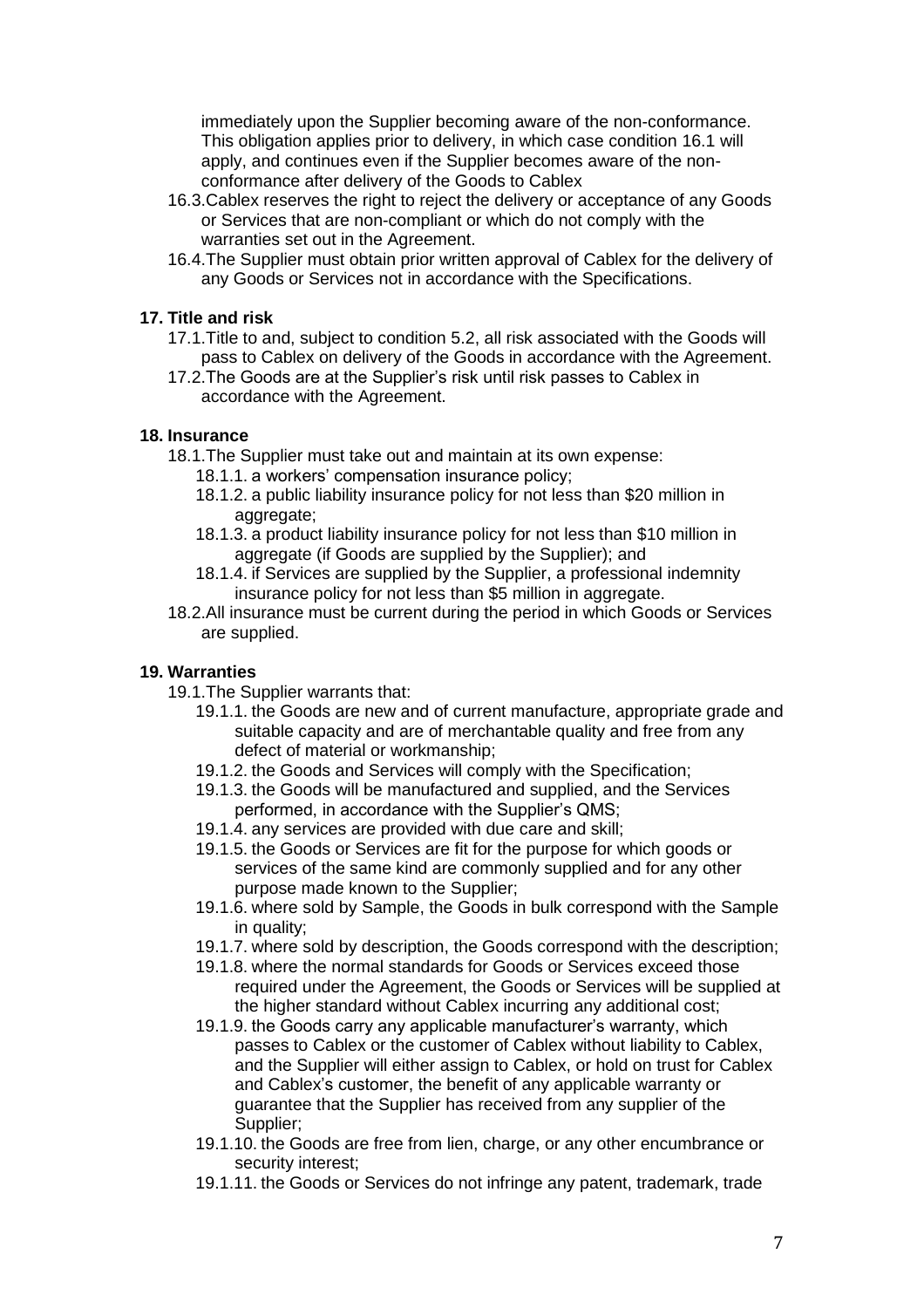name, copyright or other property right of any third party;

- 19.1.12. the Goods are genuine factory (OEM) stock and are not counterfeit;
- 19.1.13. it has obtained and will maintain all necessary licences, permits and consents that may be required in connection with the supply of the Goods or Services;
- 19.1.14. it will maintain and keep records relating to the Goods and Services for a minimum of 10 years;
- 19.1.15. it is knowledgeable about, and will comply with, all anti-corruption, anti-bribery, anti-trust or other criminal laws, rules and regulations which may be applicable to the performance of the Agreement; and
- 19.1.16. it will comply fully with all applicable laws and regulation in the performance of any Purchase Order and performance of the Agreement, including without limitation all applicable import or export laws and regulation.
- 19.2.These warranties apply in addition to any warranties implied by law, and are not a waiver of any such implied warranties.
- 19.3.These warranties (express or implied) survive delivery, inspection, acceptance and payment by Cablex.

### **20. Intellectual Property**

- 20.1.All specifications, drawings, and other intellectual property furnished by Cablex to the Supplier or developed by the Supplier for the purpose of a Purchase Order are confidential, must not be disclosed or furnished to any third party without Cablex's prior written consent, and will be and remain the property of Cablex.
- 20.2.Any equipment owned or paid for by Cablex for use in the fulfilment of a Purchase Order remains the property of Cablex, must be clearly marked as the property of Cablex, must be surrendered to Cablex on demand, and must not be used for any purpose other than the fulfilment of a Purchase Order without the prior written consent of Cablex.
- 20.3.The Supplier assigns to Cablex all intellectual property rights the Supplier may have in Goods manufactured using property or intellectual property of Cablex.
- 20.4.The Supplier must not, without the prior written consent of Cablex, advertise or publish the fact that the Supplier has entered into, or is supplying Goods or Services under, this Agreement.
- 20.5.The Supplier agrees to take all reasonable steps to ensure that its officers, employees, contractors and agents or any authorised subcontractors comply with the obligations set out in this condition.
- 20.6.Should Cablex's use, or use by its officers, employees, contractors, agents, authorised subcontractors or customer, of Goods be threatened by injunction or other legal proceeding, the Supplier will, at its sole cost and expense: 20.6.1. substitute fully equivalent non-infringing goods; or
	- 20.6.2. modify the Goods so that they no longer infringe but remain fully equivalent in functionality and acceptance to Cablex's customer;
	- 20.6.3. obtain for Cablex, its officer, employees, contractors, agents, authorised subcontractors or customers the right to continue using the Goods; or
	- 20.6.4. if none of these is possible, refund all amounts paid for the infringing Goods.

### **21. Confidentiality**

21.1.The Supplier acknowledges that it may obtain knowledge of or access to proprietary and confidential information of Cablex, the Principal or a customer of Cablex, and agrees to keep such information strictly confidential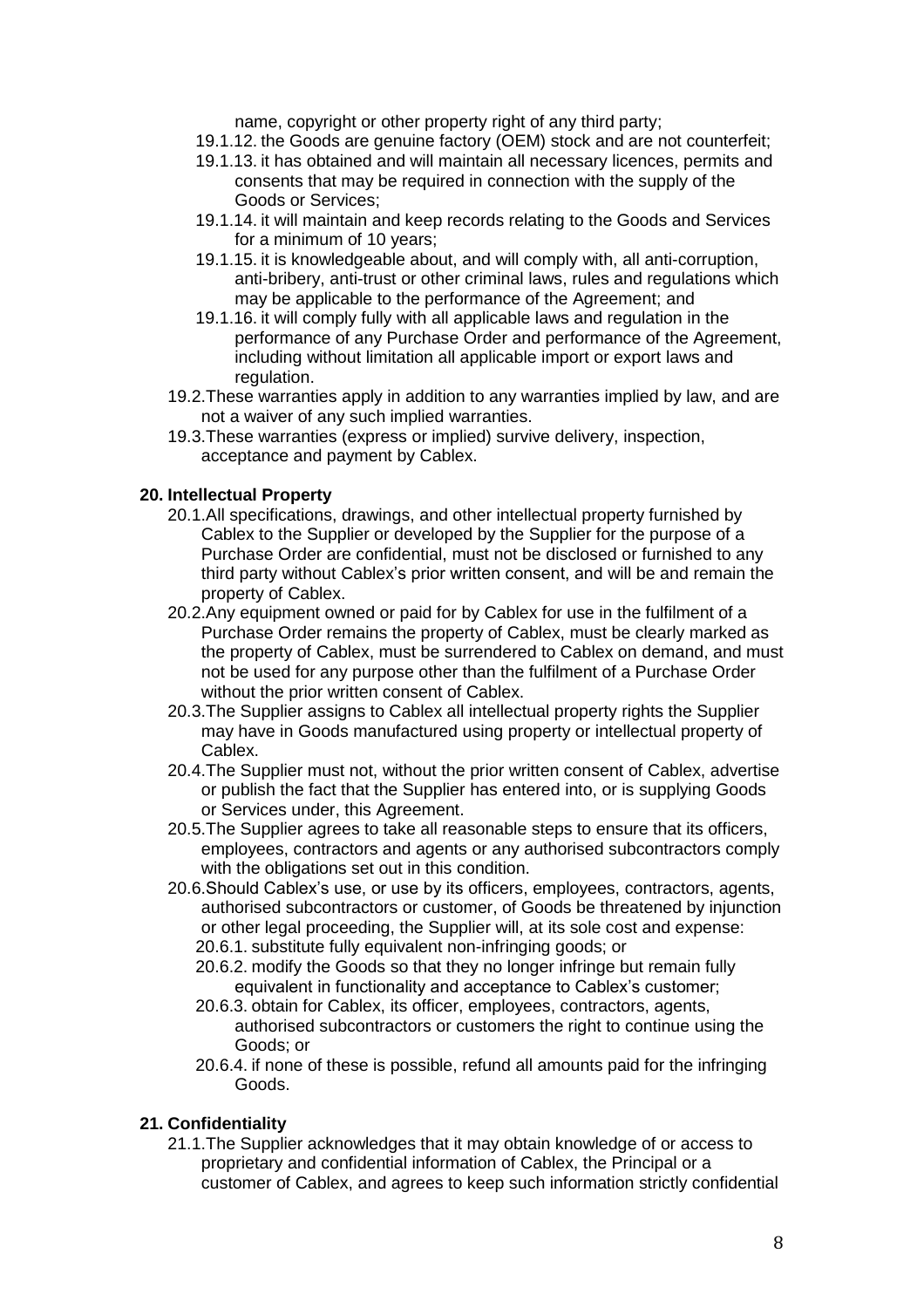and not to use that information for any purpose other than fulfilling a Purchase Order.

21.2.This condition survives delivery, inspection, acceptance and payment by Cablex.

 $\sum_{i\leq k\leq n}$ 

# **22. Cancellation**

- 22.1.Cablex reserves the right to cancel a Purchase Order or any part thereof within a reasonable time if the full amount or any part of the Goods or Services ordered is not delivered in accordance with the Agreement or if the Purchase Order is not fulfilled in any other particular.
- 22.2.Cablex reserves the right upon notice to the Supplier to cancel a Purchase Order or any part thereof if the Goods are not delivered in accordance with the Specification or any Sample or if, in the opinion of Cablex, the Goods are defective in material or workmanship.
- 22.3.Cablex reserves the right upon notice to the Supplier to cancel or vary a Purchase Order in whole or in part where the Principal has terminated or varied the Principal Contract with Cablex.
- 22.4.The Supplier releases Cablex from any and all claims against it in relation to cancellation of a Purchase Order under this condition.
- 22.5.The Supplier must pay the cost to Cablex of removing or returning any Goods to the Supplier as a result of a cancellation under this condition.

# **23. Termination**

- 23.1.Without limitation to its other rights and remedies set out in the Agreement, if the Supplier breaches or defaults in any of its obligations under the Agreement or becomes insolvent or if a receiver, administrator, or other controller is appointed to the Supplier, then Cablex may cancel the Purchase Order and the Agreement in whole or in part and shall have no continuing obligation to the Supplier.
- 23.2.On termination of the Agreement, Cablex may remove, and the Supplier will give Cablex reasonable access and assistance to remove, any property of Cablex from the Supplier's facility or premises.
- 23.3.On termination of the Agreement as a result of the termination of the Principal Contract, the Principal Special Conditions may apply.
- 23.4.If requested by Cablex, the Supplier will enter into an agreement for the return of unused or excess stocks of Goods that are not required by Cablex at the conclusion of the Agreement (**Excess Stock**). The agreement will be a return to stock agreement, a vendor manufactured inventory agreement or a similar type of agreement, under which the Supplier will re-acquire the Excess Stock which is unused and in as-new condition at a price which is no less than the price Cablex purchased that Excess Stock.

# <span id="page-8-0"></span>**24. Indemnities**

- 24.1.The Supplier agrees to indemnify and hold harmless Cablex in respect of all claims, losses and expenses in connection with the use of the Goods or Services by Cablex or any of its customers, or any other acts or omissions of the Supplier in connection with its obligations under the Agreement.
- 24.2.The Supplier's liability to indemnify Cablex is reduced proportionally to the extent that Cablex has contributed to the claims, losses or expenses.
- 24.3.This condition [24](#page-8-0) survives delivery, inspection, acceptance and payment by Cablex.

# **25. Notices**

25.1.A communication under the Agreement is only effective if it is in writing, signed by or on behalf of the party giving it and it is received in full and